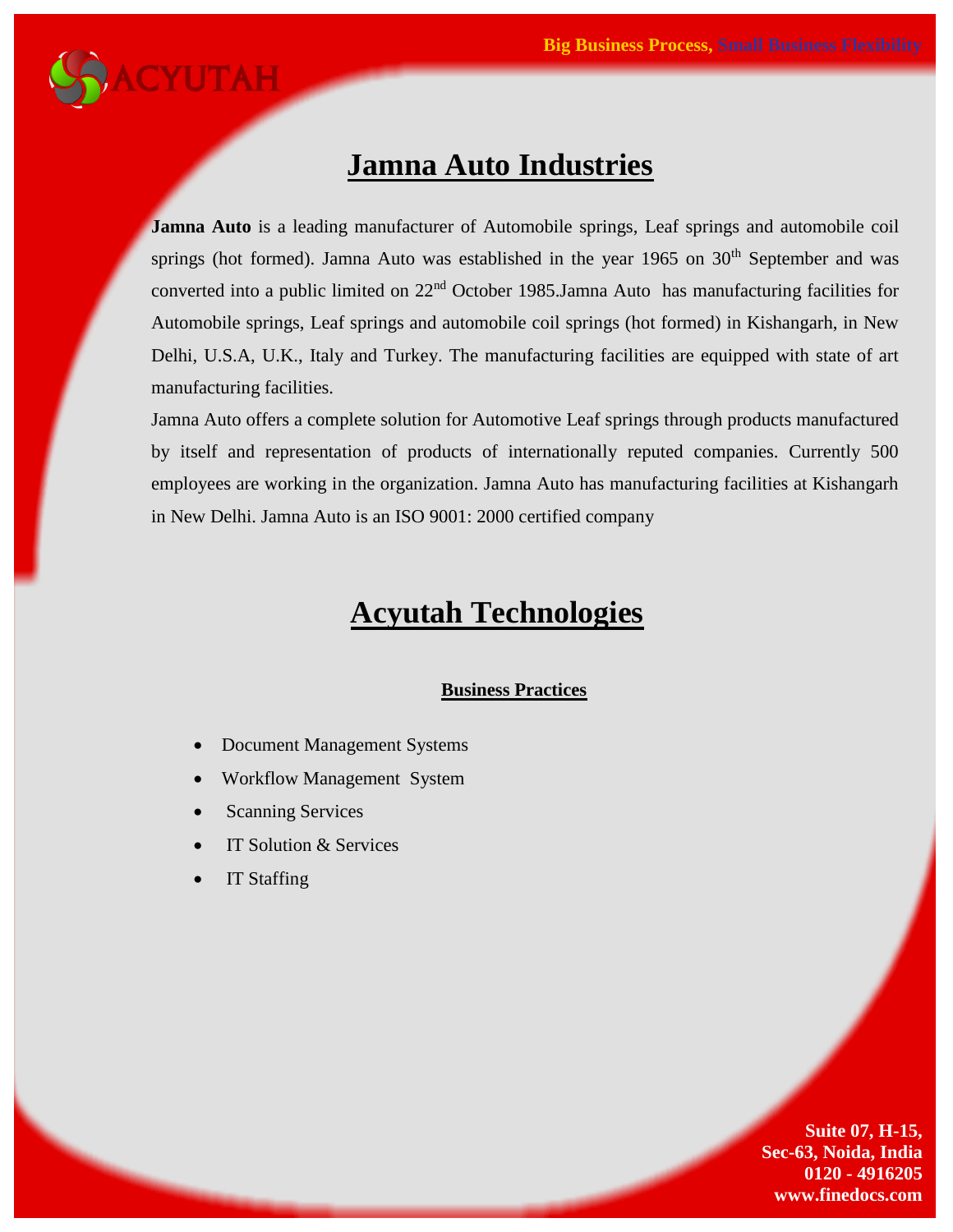

## **Current Scenario**

**Jamna Auto** is leading manufacturers of Automobile springs, Leaf springs and automobile coil springs (hot formed). In **Jamna Auto** Engineers makes designs for their Automobile springs, Leaf springs and automobile coil springs (hot formed). This involves multiple people and multiple level of quality check for these designs. Managing these multiple designs in terms of Storage, Security and Quality Analysis were very complicated and time consuming process.

**Jamna Auto** decided to use some technology to help support several activities, starting from multiple level of quality check of designs till saving those design under a secure environment including other business critical documents on the central repository in the organization. Its technology base also needed a low total cost of ownership—like almost all academic institutions

## **Problem Statements**

- $\div$  Unable to share documents in different departments simultaneously.
- Sharing of designs between different departments was a big problem as paper based designs could not be shared simultaneous between various users for quality check
- $\triangle$  Paper documents / designs were prone to damage with time, moisture, rodents etc.
- Retrieval of any related document / design from record room or even in the concerned section took a lot of time.
- $\hat{\mathbf{v}}$  Since paper based documents / designs were accessible to each and every person, they are liable to be tampered
- The documents / designs were physically moved from/to different locations and many a times the files were misplaced.
- ◆ Lot of Valuable Space was used for storage of files. Suite 07, **H-15,**

**Sec-63, Noida, India 0120 - 4916205 www.finedocs.com**